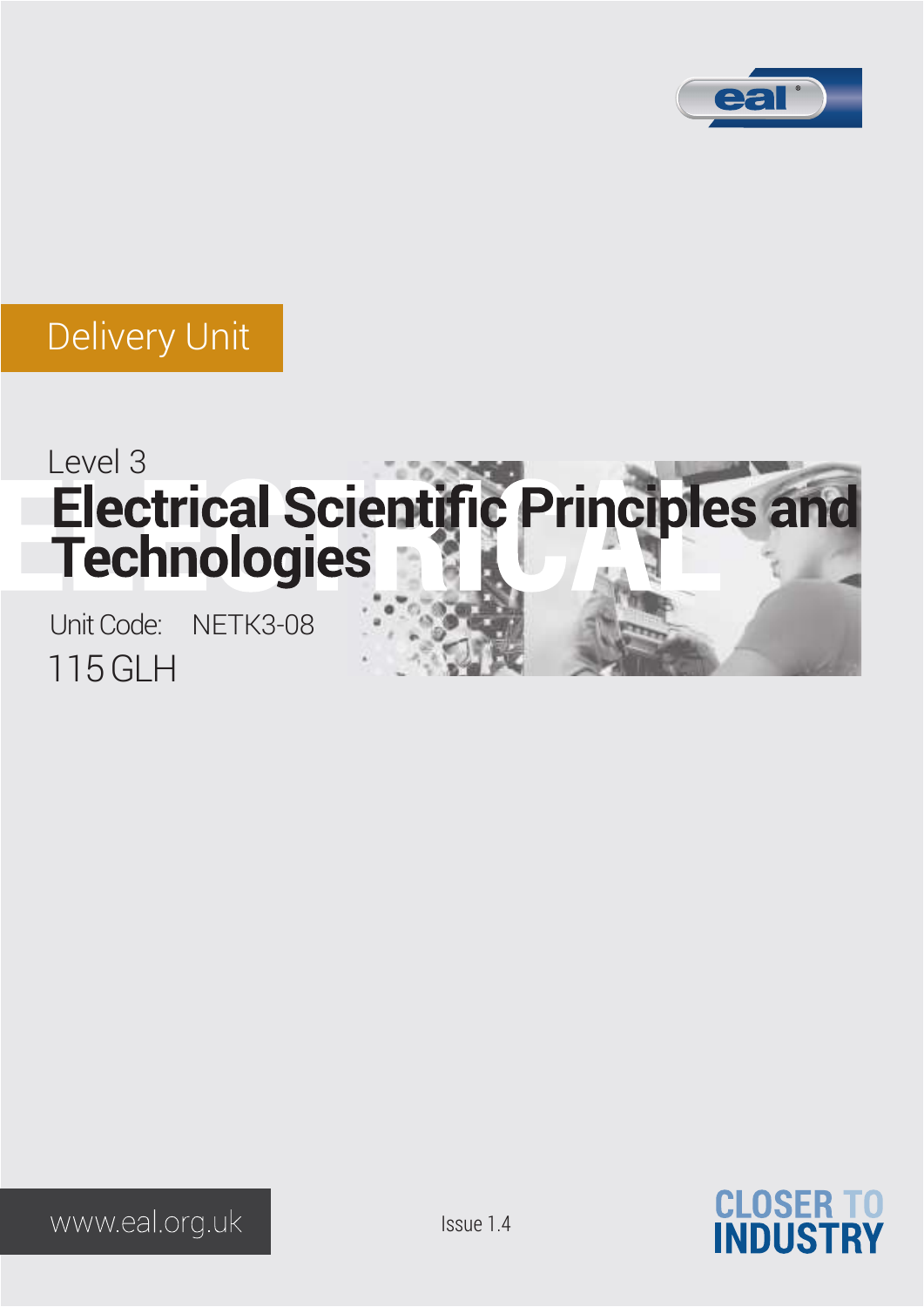This unit is designed to enable learners to understand the relationship<br>between electrical scientific principles and the competencies required<br>
. Learning outcom of a qualified electrical operative. Its content is the knowledge needed by a learner to underpin the application of skills in the installation and maintenance of electrical systems and equipment.

## Summary of Learning Outcomes

- The learner will:<br>1. Understand mathematical principles which are appropriate to
	-
	-
	- Understand the relationship between resistance, resistivity, voltage,
	-
	-
	-
	- 8. Understand how different electrical properties can affect electrical circuits, systems and equipment.
	-
	-
	- 11. Understand the principles and applications of electrical lighting
	-

## Unit Aim Assessment

- Learning outcomes 1 6 are assessed by a graded on-screen exam. It is graded on the first attempt only: Pass, Merit, Distinction; (or Fail). Any resitting will only be subject to a Pass grade maximum.
- Learning outcomes 7 12 are assessed by a centre marked and graded<br>written paper. It is graded on the first attempt only: Pass 50% (39 Marks), Merit 65% (51 Marks), Distinction 80% (63 Marks) or Fail.

**EXAMPLE OF LEARNING CONSULTER**<br>
The is also a center onded provide interesting with the substitute of the substitute of the substitute of the center of the center of the center of the center of the center of the center o learner's ability in electrical science and principles, which is useful if an

### **Guidance**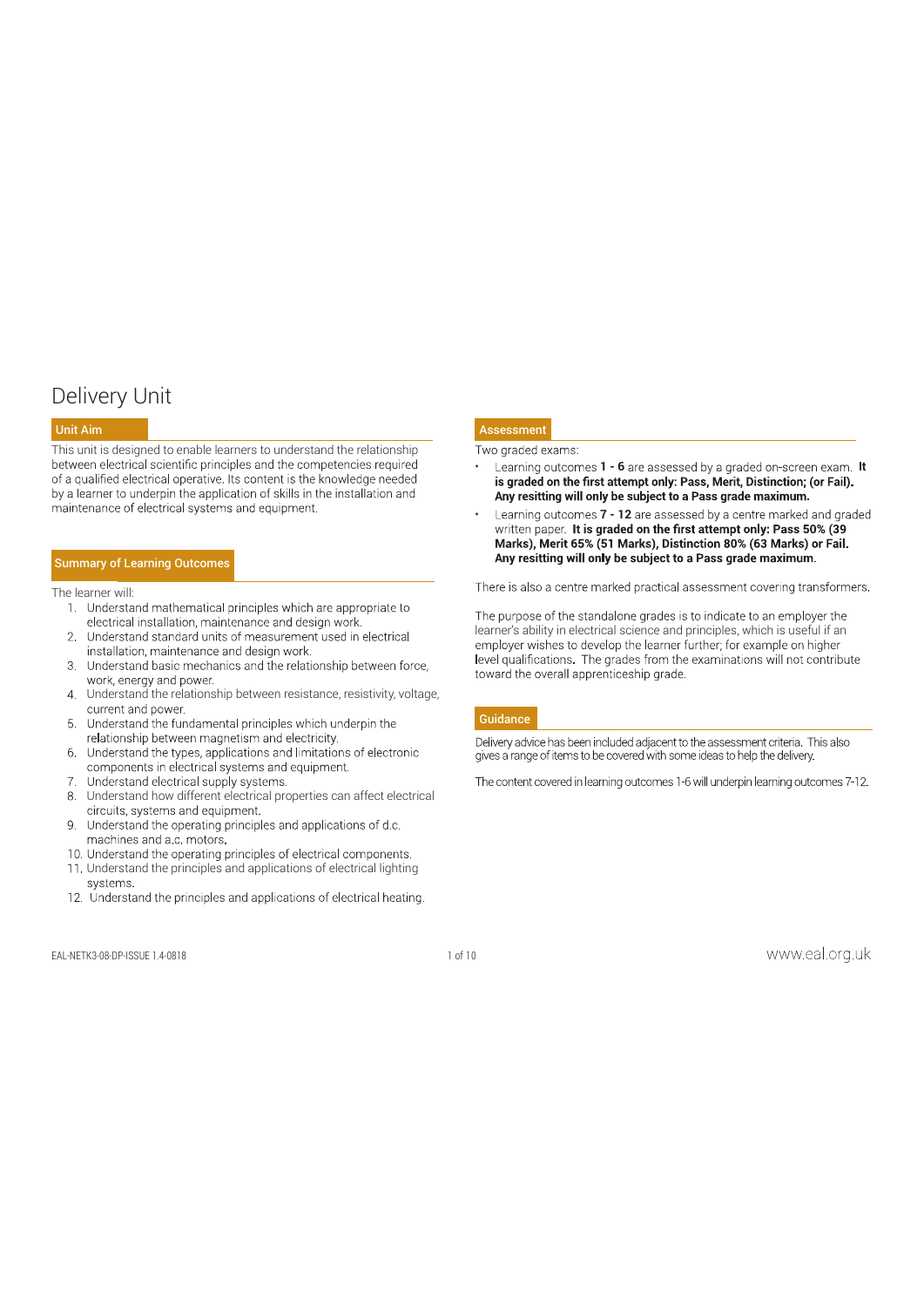| <b>Learning Outcomes</b><br>The learner will:                                                                                                                                             | <b>Assessment Criteria</b><br>The learner can:                                                                          | <b>Delivery Advice</b> (not exhaustive):                                                                                                                                                                                                                                                                                     |
|-------------------------------------------------------------------------------------------------------------------------------------------------------------------------------------------|-------------------------------------------------------------------------------------------------------------------------|------------------------------------------------------------------------------------------------------------------------------------------------------------------------------------------------------------------------------------------------------------------------------------------------------------------------------|
| 1. Understand mathematical<br>principles which are appropriate<br>to electrical installation,<br>maintenance and design work.<br>(This outcome is assessed by a<br>graded on-screen exam) | 1.1 Identify and apply appropriate<br>mathematical principles which are<br>relevant to electrical work tasks.           | Mathematical principles:<br>Fractions and percentages<br>Algebra<br><b>Statistics</b><br>Transposition<br>Triangles and trigonometry<br>Indices.                                                                                                                                                                             |
|                                                                                                                                                                                           |                                                                                                                         |                                                                                                                                                                                                                                                                                                                              |
| 2. Understand standard units of<br>measurement used in electrical<br>installation, maintenance and<br>design work.                                                                        | 2.1 Identify and use internationally<br>recognised base and derived (SI) units of<br>measurement.                       | (SI) Units of measurement for:<br>Length, Area, Volume, Mass; Density<br>Time, Temperature; Velocity.<br>$\bullet$                                                                                                                                                                                                           |
| (This outcome is assessed by a<br>graded on-screen exam)                                                                                                                                  |                                                                                                                         |                                                                                                                                                                                                                                                                                                                              |
|                                                                                                                                                                                           | 2.2 Identify and determine values of base and<br>derived SI units which apply specifically<br>to electrical quantities. | Electrical quantities (SI units):<br>Resistance,<br>Resistivity,<br>$\ddot{\phantom{0}}$<br>Power.<br>Frequency,<br>Current,<br>$\bullet$<br>Voltage<br>Energy<br>$\bullet$<br>Impedance<br>$\ddot{\phantom{0}}$<br>Inductance and inductive reactance<br>Capacitance and capacitive reactance<br>Power factor.<br>$\bullet$ |
| EAL-NETK3-08-DP-ISSUE 1.4-0818                                                                                                                                                            | 2 of 10                                                                                                                 | www.eal.org.uk                                                                                                                                                                                                                                                                                                               |
|                                                                                                                                                                                           |                                                                                                                         |                                                                                                                                                                                                                                                                                                                              |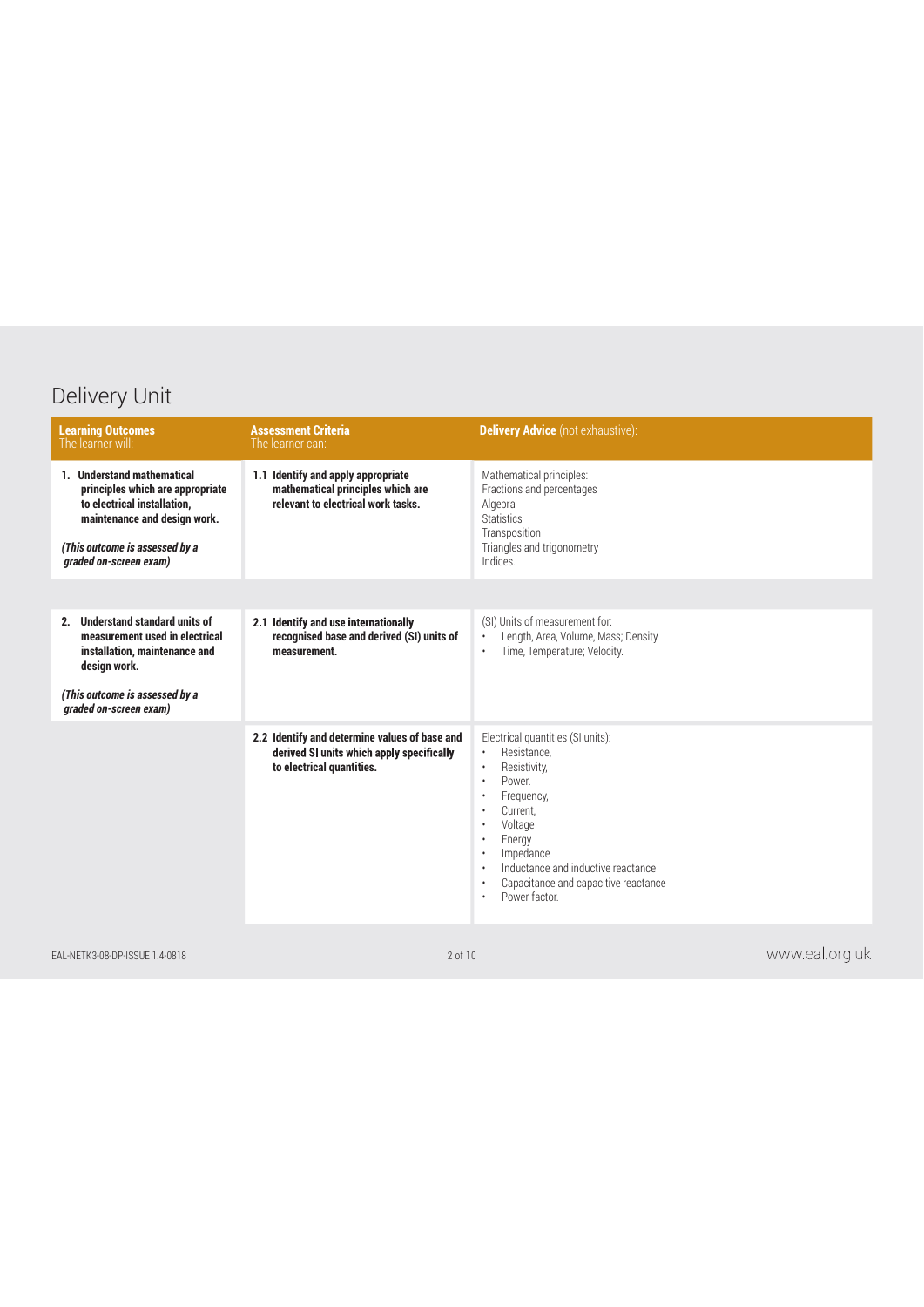| <b>Learning Outcomes</b><br>The learner will:                                                                                  | <b>Assessment Criteria</b><br>The learner can:                                                                                                                                                | <b>Delivery Advice</b> (not exhaustive):                                          |
|--------------------------------------------------------------------------------------------------------------------------------|-----------------------------------------------------------------------------------------------------------------------------------------------------------------------------------------------|-----------------------------------------------------------------------------------|
| 2. Understand standard units of<br>measurement used in electrical<br>installation, maintenance and<br>design work (continued). | 2.3 Identify appropriate electrical<br>instruments for the measurement of<br>different electrical quantities.                                                                                 | Electrical quantities (measurement):<br>Resistance<br>Power<br>Current<br>Voltage |
| (This outcome is assessed by a<br>graded on-screen exam)                                                                       |                                                                                                                                                                                               | Energy.                                                                           |
|                                                                                                                                |                                                                                                                                                                                               |                                                                                   |
| 3. Understand basic mechanics and<br>the relationship between force,<br>work, energy and power.                                | 3.1 Specify what is meant by mass and<br>weight.                                                                                                                                              |                                                                                   |
| (This outcome is assessed by a<br>graded on-screen exam)                                                                       |                                                                                                                                                                                               |                                                                                   |
|                                                                                                                                | 3.2 Explain the principles of basic mechanics<br>as they apply to levers, gears and pulleys.                                                                                                  | Cover Class I, Class II and Class III levers.                                     |
|                                                                                                                                | 3.3 Describe the main principles of the<br>following and their inter-relationships:<br>force<br>$\bullet$<br>work<br>$\bullet$<br>energy (kinetic and potential)<br>power<br>٠<br>efficiency. |                                                                                   |
|                                                                                                                                | 3.4. Calculate values of mechanical energy,<br>power and efficiency                                                                                                                           |                                                                                   |
| EAL-NETK3-08-DP-ISSUE 1.4-0818                                                                                                 | 3 of 10                                                                                                                                                                                       | www.eal.org.uk                                                                    |
|                                                                                                                                |                                                                                                                                                                                               |                                                                                   |
|                                                                                                                                |                                                                                                                                                                                               |                                                                                   |
|                                                                                                                                |                                                                                                                                                                                               |                                                                                   |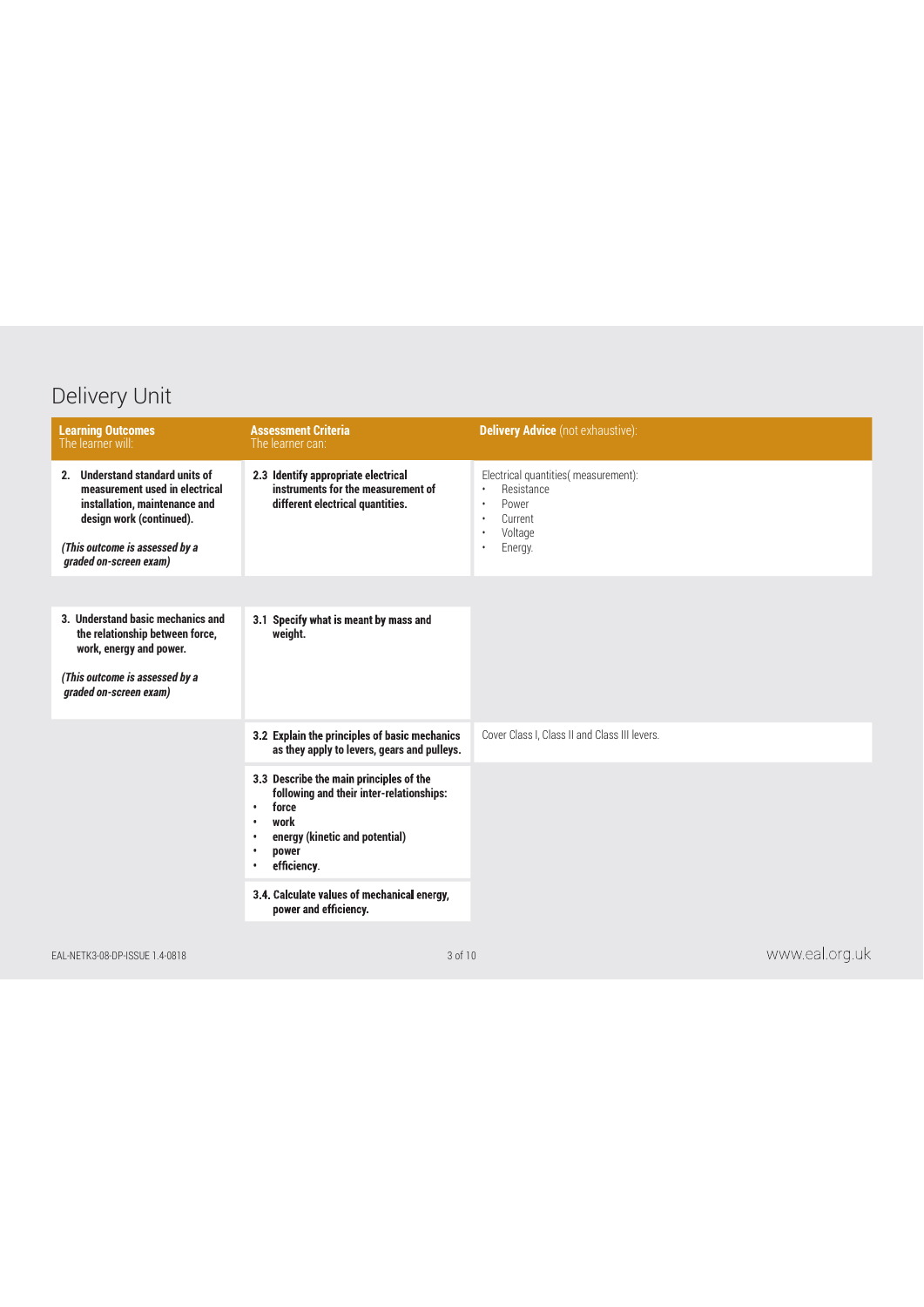| <b>Learning Outcomes</b><br>The learner will:                                                    | <b>Assessment Criteria</b><br>The learner can:                                                                   | <b>Delivery Advice</b> (not exhaustive):                                                                                                                                                       |
|--------------------------------------------------------------------------------------------------|------------------------------------------------------------------------------------------------------------------|------------------------------------------------------------------------------------------------------------------------------------------------------------------------------------------------|
| 4 Understand the relationship<br>between resistance, resistivity,<br>voltage, current and power. | 4.1 Describe the basic principles of electron<br>theory.                                                         |                                                                                                                                                                                                |
| (This outcome is assessed by a<br>graded on-screen exam)                                         | 4.2 Identify and distinguish between<br>materials which are good conductors and<br>insulators.                   | Relate to cables used in electrical installation work.                                                                                                                                         |
|                                                                                                  | 4.3 Describe what is meant by resistance and<br>resistivity in relation to electrical circuits.                  |                                                                                                                                                                                                |
|                                                                                                  | 4.4 Explain the relationship between current,<br>voltage and resistance in parallel and<br>series d.c. circuits. | Cover basic types of circuits.                                                                                                                                                                 |
|                                                                                                  | 4.5 Calculate the values of current, voltage<br>and resistance in parallel and series D.C.<br>circuits.          |                                                                                                                                                                                                |
|                                                                                                  | 4.6 Calculate values of power in parallel and<br>series d.c. circuits.                                           |                                                                                                                                                                                                |
|                                                                                                  | 4.7 State what is meant by the term voltage<br>drop in relation to electrical circuits.                          | This can link to unit NETK3/04, in terms of cable selection and circuit design                                                                                                                 |
|                                                                                                  | 4.8 Describe the chemical and thermal<br>effects of electric currents.                                           | Such as: Chemical: primary and secondary cells, electroplating. Heating: Cookers, water<br>heaters, soldering irons, electric fires etc. See if the learners can think of examples of<br>each. |
|                                                                                                  |                                                                                                                  |                                                                                                                                                                                                |
| EAL-NETK3-08-DP-ISSUE 1.4-0818                                                                   | 4 of 10                                                                                                          | www.eal.org.uk                                                                                                                                                                                 |
|                                                                                                  |                                                                                                                  |                                                                                                                                                                                                |
|                                                                                                  |                                                                                                                  |                                                                                                                                                                                                |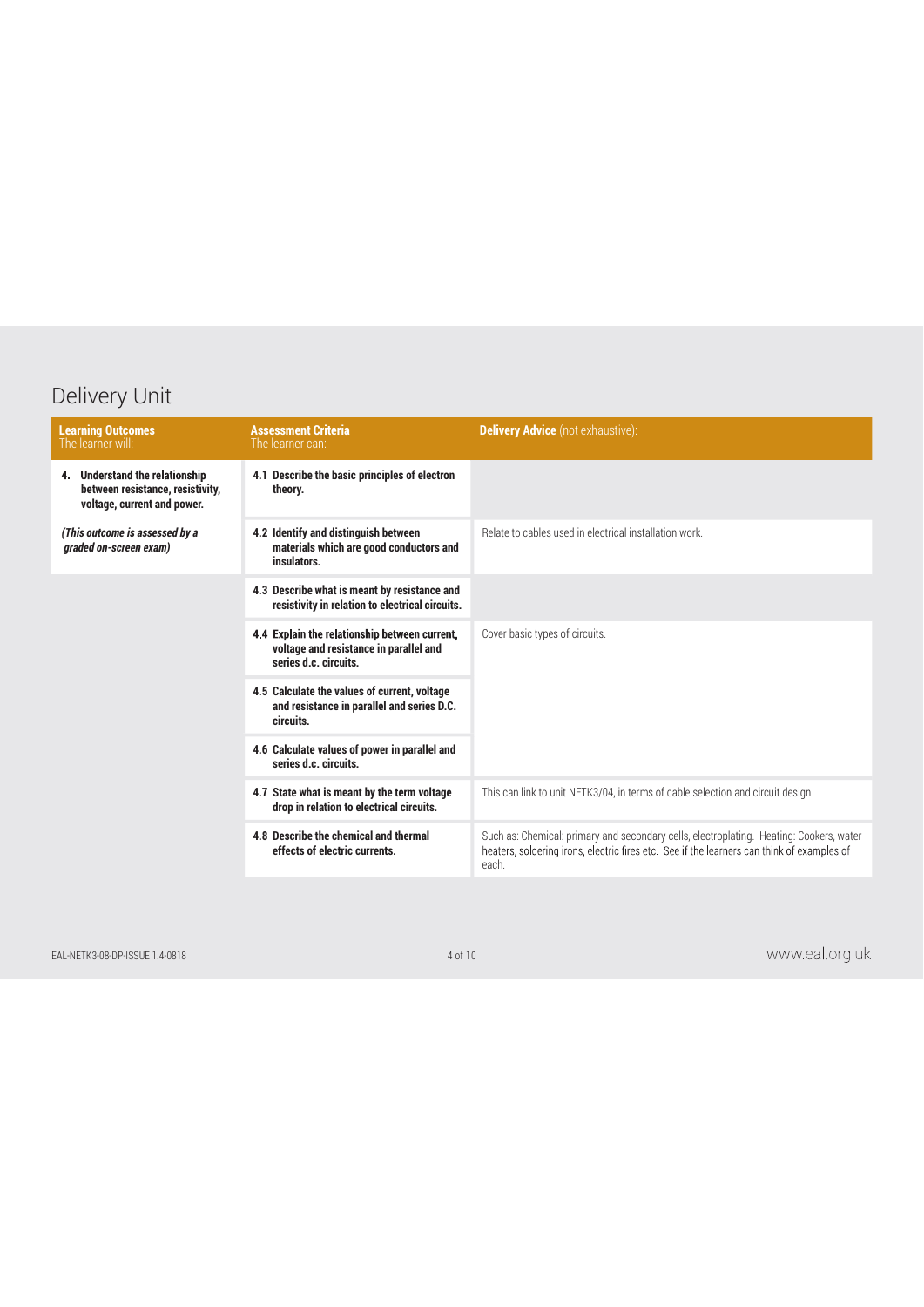| 5. Understand the fundamental<br>Cover the fundamental laws of magnetism.<br>5.1 Describe the effects of magnetism in<br>principles which underpin the<br>terms of attraction and repulsion.<br>relationship between magnetism<br>5.2 State the difference between magnetic<br>The SI unit of magnetic flux is the weber (Wb).<br>and electricity.<br>flux and flux density.<br>The tesla (symbol T) is the SI derived unit of magnetic flux density, denoted as B. One<br>tesla is equal to one weber per square metre. $T = Wb/m^2$ . As a simple memory aid<br>(This outcome is assessed by a<br>'Magnetic flux densiTy is measured in Teslas.<br>graded on-screen exam)<br>The amount of magnetic flux a magnet displays is a direct result of the material that<br>makes up the magnet. The magnetic flux density is a product of the magnetic flux and<br>the area that this flux is present within.<br>Examples of magnetic effects can be seen in bells, motors, relays, transformers and<br>5.3 Describe the magnetic effects of<br>electrical currents in terms of:<br>generators. Cover: Maxwell's right hand grip rule and right handed screw rule.<br>production of a magnetic field<br>$\bullet$<br>force on a current-carrying conductor in<br>Cover fleming's left hand rule in relation to motors. As a memory aid <i>motors</i> drive on<br>a magnetic field<br>the left hand side (LHS). RHS is for generators - see below.<br>electromagnetism<br>electromotive force.<br>5.4 Describe the basic principles of<br>You-tube has videos of generators to help explain the process. Also link topic to<br>generating an a.c. supply in terms of:<br>motors.<br>a single-loop generator<br>$\bullet$<br>A lesson could involve students using a simple hand wound generator connected to an<br>sine-wave<br>oscilloscope. Learners can generate and a.c. and calculate RMS, average value, peak<br>frequency<br>to peak value, periodic time, frequency and amplitude (see below). Can also construct<br><b>EMF</b><br>simple generators out of magnets, cardboard and coils of wire. Cover Fleming's right<br>magnetic flux.<br>hand rule in relation to generators.<br>5.5 Identify the characteristics of sine-<br>In terms of a.c. cover: Root mean square (RMS) value, average value, peak to peak<br>value, periodic time, frequency and amplitude.<br>waves.<br>5 of 10 |  | <b>Learning Outcomes</b><br>The learner will: | <b>Assessment Criteria</b><br>The learner can: | <b>Delivery Advice</b> (not exhaustive): |
|------------------------------------------------------------------------------------------------------------------------------------------------------------------------------------------------------------------------------------------------------------------------------------------------------------------------------------------------------------------------------------------------------------------------------------------------------------------------------------------------------------------------------------------------------------------------------------------------------------------------------------------------------------------------------------------------------------------------------------------------------------------------------------------------------------------------------------------------------------------------------------------------------------------------------------------------------------------------------------------------------------------------------------------------------------------------------------------------------------------------------------------------------------------------------------------------------------------------------------------------------------------------------------------------------------------------------------------------------------------------------------------------------------------------------------------------------------------------------------------------------------------------------------------------------------------------------------------------------------------------------------------------------------------------------------------------------------------------------------------------------------------------------------------------------------------------------------------------------------------------------------------------------------------------------------------------------------------------------------------------------------------------------------------------------------------------------------------------------------------------------------------------------------------------------------------------------------------------------------------------------------------------------------------------------------------------------------------------------------------------------------------------|--|-----------------------------------------------|------------------------------------------------|------------------------------------------|
|                                                                                                                                                                                                                                                                                                                                                                                                                                                                                                                                                                                                                                                                                                                                                                                                                                                                                                                                                                                                                                                                                                                                                                                                                                                                                                                                                                                                                                                                                                                                                                                                                                                                                                                                                                                                                                                                                                                                                                                                                                                                                                                                                                                                                                                                                                                                                                                                |  |                                               |                                                |                                          |
| www.eal.org.uk<br>EAL-NETK3-08-DP-ISSUE 1.4-0818                                                                                                                                                                                                                                                                                                                                                                                                                                                                                                                                                                                                                                                                                                                                                                                                                                                                                                                                                                                                                                                                                                                                                                                                                                                                                                                                                                                                                                                                                                                                                                                                                                                                                                                                                                                                                                                                                                                                                                                                                                                                                                                                                                                                                                                                                                                                               |  |                                               |                                                |                                          |
|                                                                                                                                                                                                                                                                                                                                                                                                                                                                                                                                                                                                                                                                                                                                                                                                                                                                                                                                                                                                                                                                                                                                                                                                                                                                                                                                                                                                                                                                                                                                                                                                                                                                                                                                                                                                                                                                                                                                                                                                                                                                                                                                                                                                                                                                                                                                                                                                |  |                                               |                                                |                                          |
|                                                                                                                                                                                                                                                                                                                                                                                                                                                                                                                                                                                                                                                                                                                                                                                                                                                                                                                                                                                                                                                                                                                                                                                                                                                                                                                                                                                                                                                                                                                                                                                                                                                                                                                                                                                                                                                                                                                                                                                                                                                                                                                                                                                                                                                                                                                                                                                                |  |                                               |                                                |                                          |
|                                                                                                                                                                                                                                                                                                                                                                                                                                                                                                                                                                                                                                                                                                                                                                                                                                                                                                                                                                                                                                                                                                                                                                                                                                                                                                                                                                                                                                                                                                                                                                                                                                                                                                                                                                                                                                                                                                                                                                                                                                                                                                                                                                                                                                                                                                                                                                                                |  |                                               |                                                |                                          |
|                                                                                                                                                                                                                                                                                                                                                                                                                                                                                                                                                                                                                                                                                                                                                                                                                                                                                                                                                                                                                                                                                                                                                                                                                                                                                                                                                                                                                                                                                                                                                                                                                                                                                                                                                                                                                                                                                                                                                                                                                                                                                                                                                                                                                                                                                                                                                                                                |  |                                               |                                                |                                          |